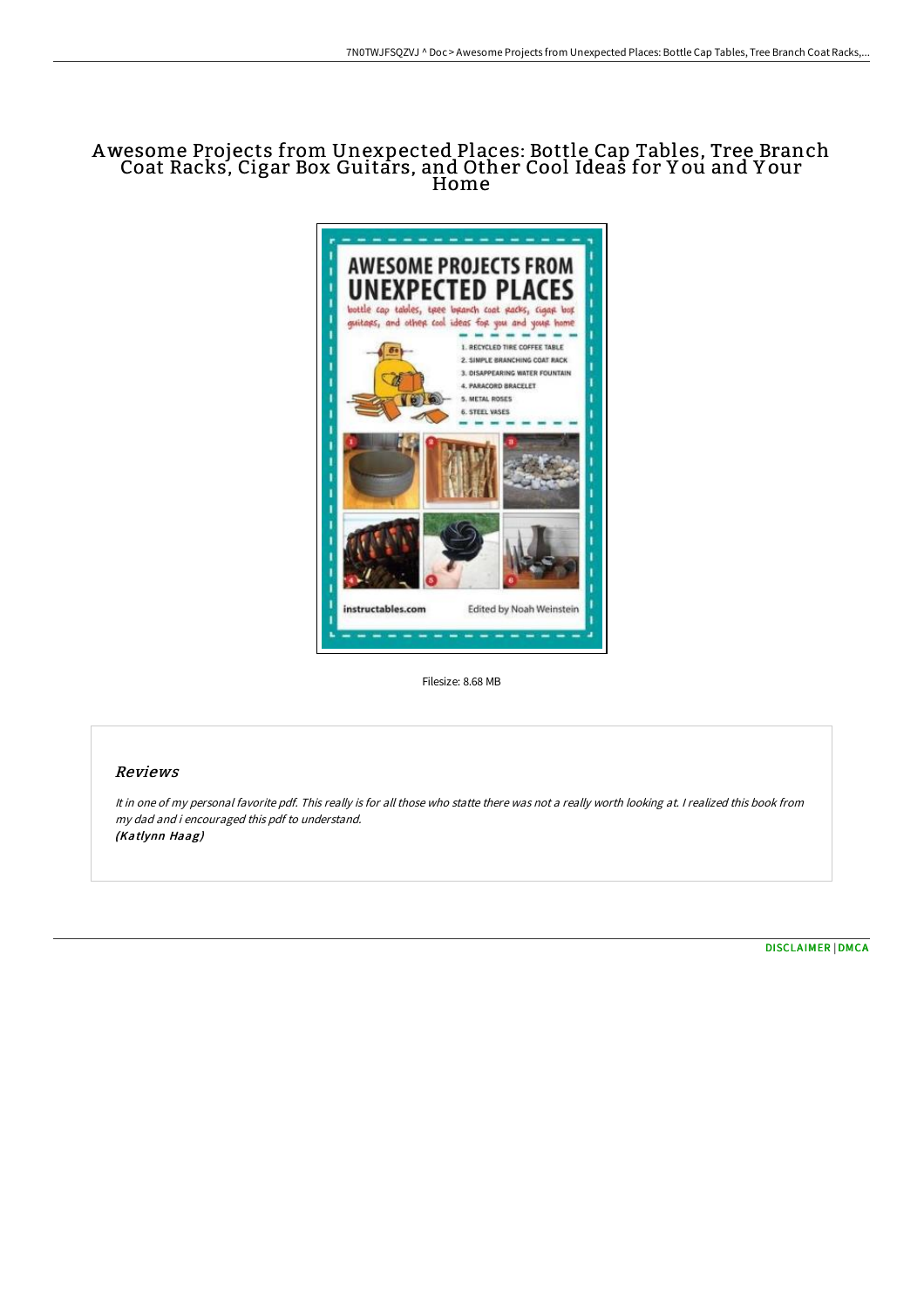## AWESOME PROJECTS FROM UNEXPECTED PLACES: BOTTLE CAP TABLES, TREE BRANCH COAT RACKS, CIGAR BOX GUITARS, AND OTHER COOL IDEAS FOR YOU AND YOUR HOME



To save Awesome Projects from Unexpected Places: Bottle Cap Tables, Tree Branch Coat Racks, Cigar Box Guitars, and Other Cool Ideas for You and Your Home eBook, remember to click the web link listed below and save the ebook or gain access to additional information that are relevant to AWESOME PROJECTS FROM UNEXPECTED PLACES: BOTTLE CAP TABLES, TREE BRANCH COAT RACKS, CIGAR BOX GUITARS, AND OTHER COOL IDEAS FOR YOU AND YOUR HOME book.

Condition: New.